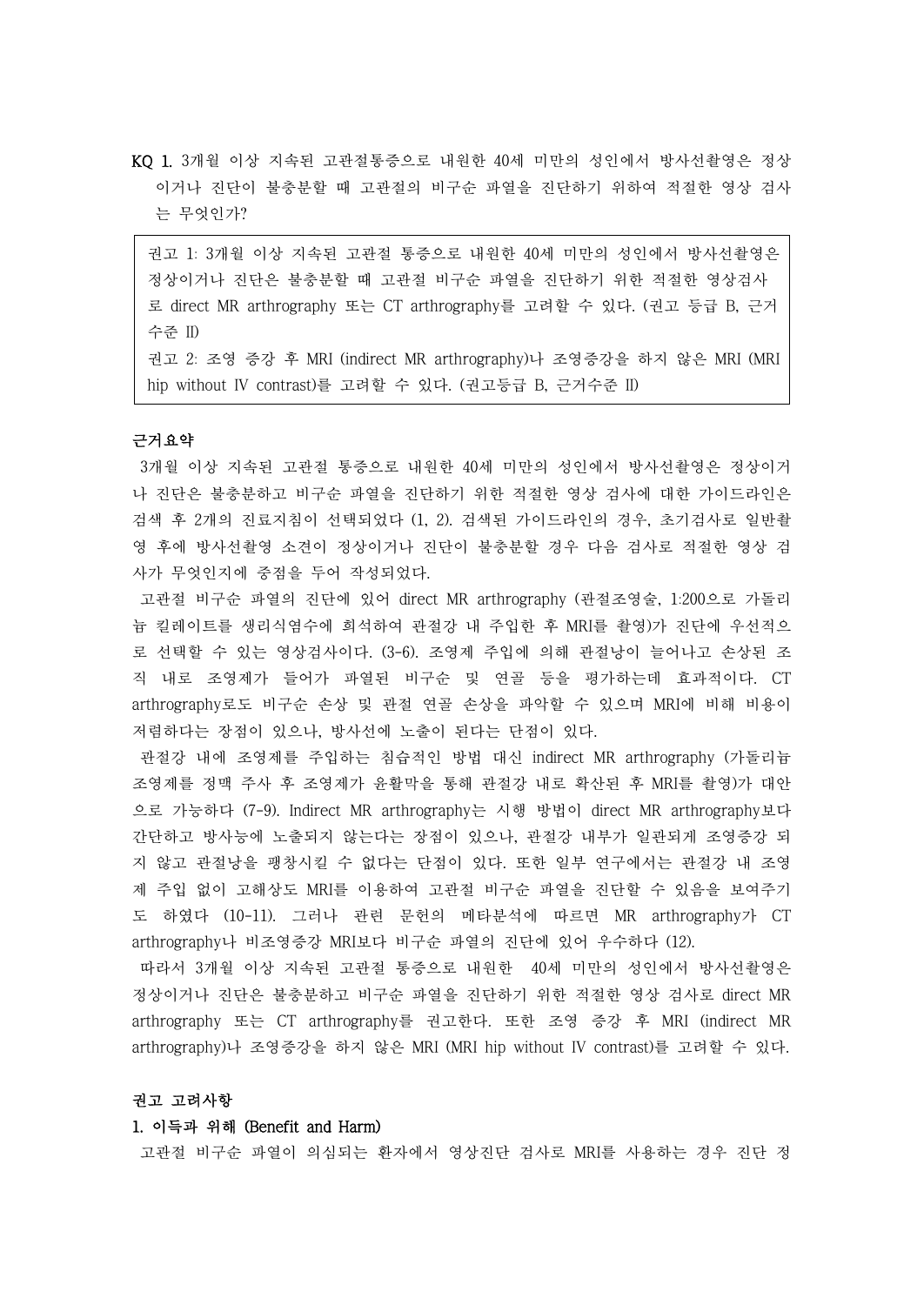확도가 높으며 연부조직 대조도가 높아 주변 구조물의 손상을 동시에 평가할 수 있다는 장 점이 있다. MRI는 방사선 피폭이 없다는 점도 장점이다 (단, direct MR arthrography의 경우 조영제 주입시 fluoroscopy를 사용할 경우 방사능에 노출 될 수 있다). 조영증강 전 및 후 MRI를 촬영하면 근거 요약에 기술된 대로 진단에 도움이 되나 신장기능이 저하된 환자에서 는 주의를 요하며 GFR<30ml/min/1.73m2 인 경우 조영제 사용은 금기이다. 검사시간이 다른 검사에 비해 오래 걸리며 폐쇄공포증이 있는 경우에는 MRI 촬영이 어려울 수 있으므로 고 려하여 적용하여야 한다.<br>-<br>영상진단 검사로 CT arthrography를 사용하는 경우 MRI 검사에 비해 비용이 저렴하지만

MRI에 비해서 연부조직 대조도가 낮고 방사선이 피폭이 동반되는 검사이다.

## 2. 국내 수용성과 적용성 (Acceptability and Applicability)

진료지침의 국내 수용성과 적용성은 평가결과 큰 무리가 없는 것으로 판단되었다. 현재 국 내의 의료 환경을 고려할 때 보험급여 기준, 환자의 선호도, 개별적인 의료상황에서의 진료 의사의 판단 등을 고려하여 영상검사를 시행유무를 결정해야 한다. 수용성과 적용성 평가표 는 부록2에 제시되었다.

## 3. 검사별 방사선량

- 권고 1 MR arthrography: 0 CT arthrography: 3
- 권고 2 MRI 0

# 참고문헌

- 1. Diagnostic Imaging Practice Guidelines for Musculoskeletal Complaints in Adults-An Evidence-Based Approach. Part 1: Lower Extremity Disorders. J. Manip. Physiol. Ther 2007;30(9): 684-717.
- 2. Expert Panel on Musculoskeletal, D. N.Roberts, C. C.Bencardino, J. T.Baccei, S. J.Caird, M. S.Cassidy, R. C.Chang, E. Y.Fox, M. G.Gyftopoulos, S.Kransdorf, M. J.Metter, D. F.Morrison, W. B.Rosenberg, Z. S.Shah, N. A.Small, K. M.Subhas, N.Tambar, S.Towers, J. D.Yu, J. S.Weissman, B. N. ACR Appropriateness Criteria® chronic hip pain. J Am Coll Radiol. 2017;14(5S):S90-S102.
- 3. Czerny C, Hofmann S, Urban M, et al. MR arthrography of the adult a cetabular capsular-labral complex: correlation with surgery and anatomy. AJR Am J Roentgenol. 1999;173(2):345-349
- 4. Petersilge CA. MR arthrography for evaluation of the acetabular labrum. Skeletal Radiol.